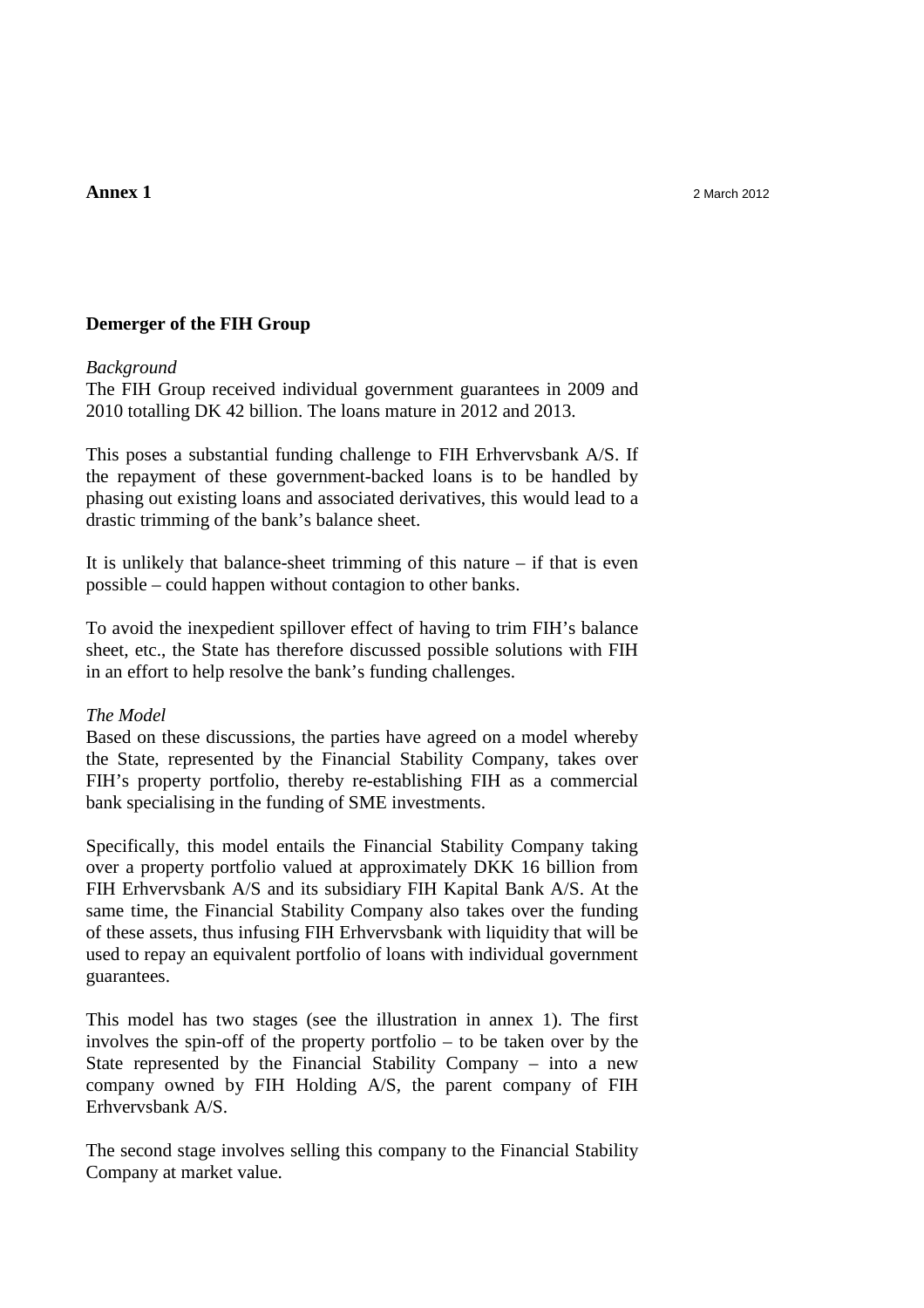After the sale, the company will be a subsidiary of the Financial Stability Company. As a result, the Financial Stability Company will be responsible for running (under the Financial Stability Company's restrictions governing operation), liquidating and financing the new company with a view to ultimate liquidation.

One provision of the agreement is that this new company must be liquidated or divested by 31 December 2016. This may be postponed for two years, at the request of FIH Holding A/S or the Financial Stability Company and, if so agreed, for up to an additional year up to the end of a financial year (i.e. not later than 31 December 2019). This means that any assets not liquidated before this date will be sold in an open, transparent process. This will enable the final determination of the combined value of the company.

The company can thus be liquidated or divested, after which the purchase sum must be repaid to the Financial Stability Company, including any injected capital carrying interest from financing costs, as well as incurred transaction costs (consultancy costs).

For the purpose of identifying the State's risk of loss, the Financial Stability Company will receive an unlimited indemnity bond from FIH Holding A/S.

Finally, it is agreed that the State will receive 25% of any upside that arises, if the liquidation goes better than expected.

The model is contingent on the Finance Committee's approval of a Finance Committee Document authorising the Financial Stability Company to enter into the agreement.

On a case-by-case basis, it will be possible for other banks in the same situation as FIH, which can meet the requirements for an indemnity bond, etc., to enter into similar agreements.

## *Assessment*

By entering into the agreement at present, it is assessed that the negative derivative consequences described in the above can be reduced without incurring risks to the Financial Stability Company and the State that are greater than those existing at present.

The agreement concerning the takeover by the Financial Stability Company of assets and liabilities from FIH does not put the State in any worse position than the present situation.

The model adheres to the same principles of valuation, funding, etc., for the new company as Bank Packages III and IV.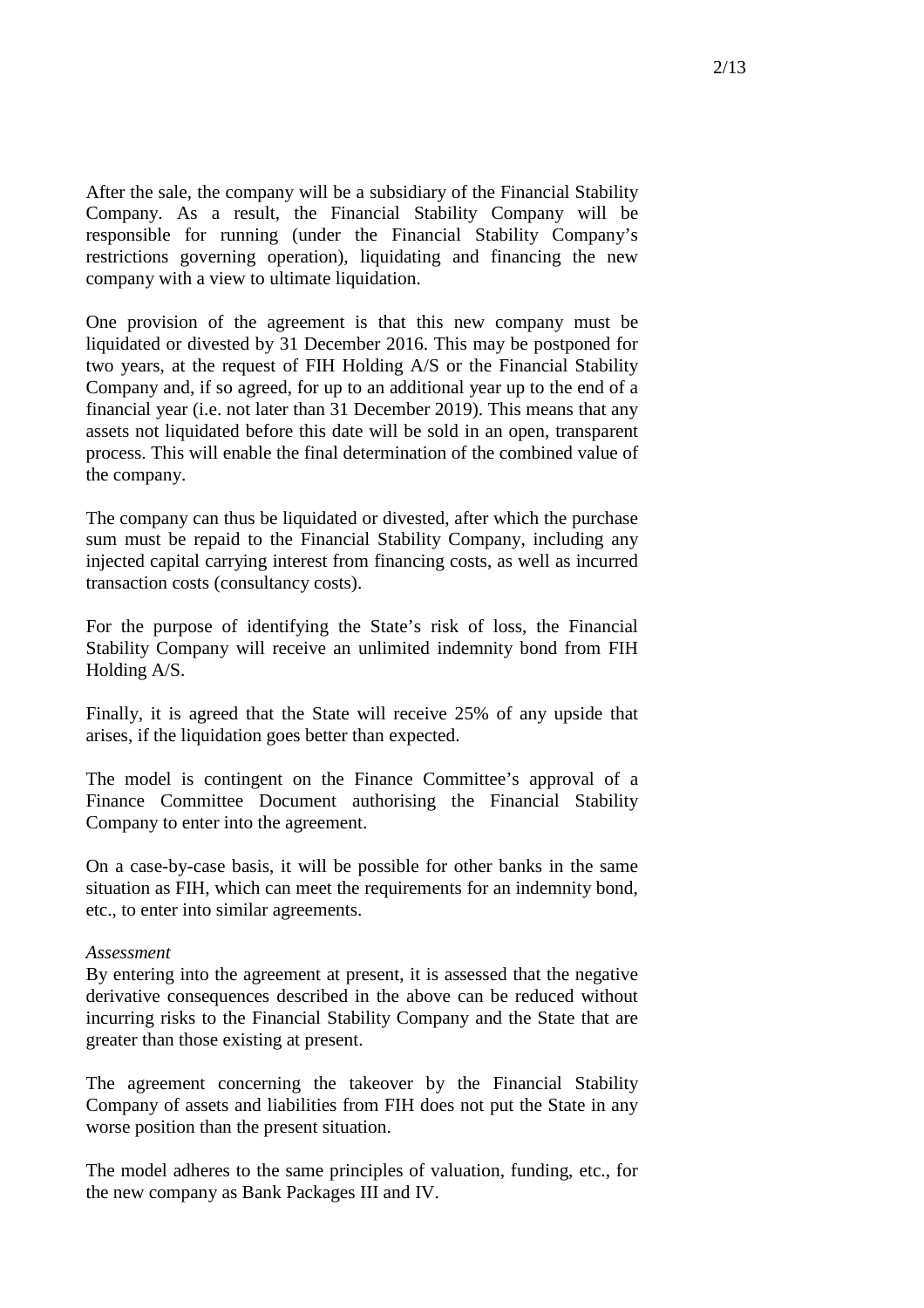As FIH Ervhvervsbank – by contrast with liquidation under Bank Package III or  $IV -$  is not distressed, the impaired assets (the "bad" segment) will be liquidated at the FIH Group's own expense and risk. This explains why FIH Holding will be responsible for issuing the indemnity bond – and not the Deposit Guarantee Fund, as would have been the case under a Bank Package III or IV solution. As an indemnity bond issued by FIH Holding does not have the same creditworthiness as a guarantee issued by the Deposit Guarantee Fund, the payment received by FIH Holding for the bond is lower in proportion to the payment that the Deposit Guarantee Fund would have received.

With this agreement, the State:

- is covered against loss by an indemnity bond issued by the parent institution;
- is ensured a share of any subsequent upside;
- is ensured that its position will not be worse than the present situation (including in possible liquidation under Bank Package III or IV).

The assets are valued at a price that is consistent with EU's state-support regulations and at estimated market values. The model is assessed as being in conformity with the EU's state-support regulations.

The agreement also means that the Financial Stability Company has acquired genuine ownership of the property company and, thus, its assets. Payment in the form of a share of the profit does not mean that FIH receives title to the assets.

# *Other banks*

On a case-by-case basis, it will be possible for other banks in the same situation as FIH, which can meet the requirements for an indemnity bond, etc., to enter into similar agreements. The FIH model will set a precedent for the Financial Stability Company's handling of such situations.

Thus, other banks will also be able to use this model. For instance, the Alm. Brand Group has publicly stated that it wishes to take a closer look at the model.

Another scenario in which the model could be used would be if a specific bank (Bank 1), whose liquidity is at risk, has a possible merger partner (Bank 2) which is incapable of managing the liquidity challenge. In this scenario, one option would be for Bank 1 to transfer its bad exposures to the Financial Stability Company for liquidation and subsequently be taken over by Bank 2, which issues an indemnity bond to the Financial Stability Company.

In each instance, an agreement will have to be entered into between a bank and the Financial Stability Company. For technical appropriation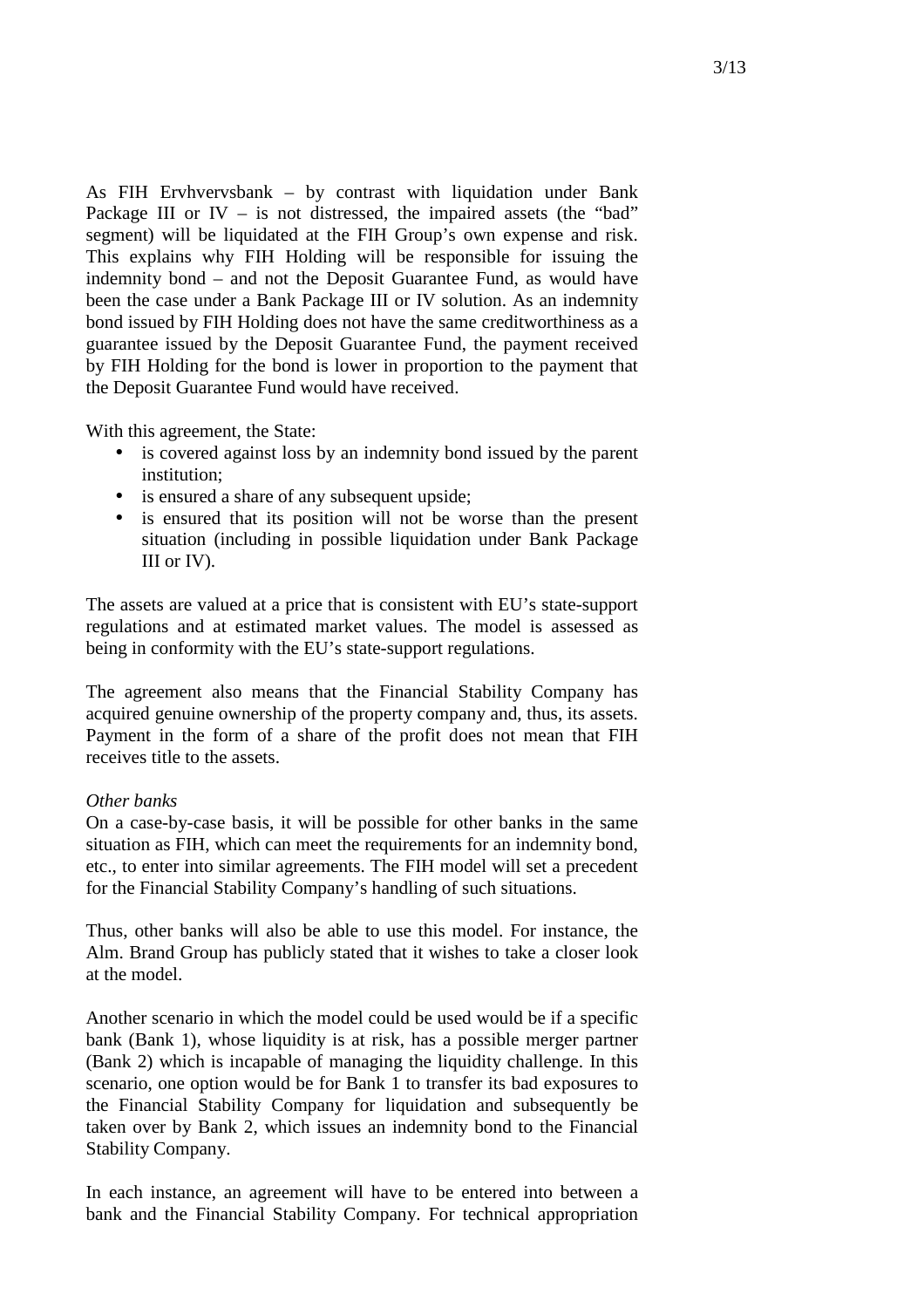purposes, a legal document will have to be submitted to the Finance Committee.

#### *Consequences*

The model helps FIH to regain the option of actively taking part in SME financing in Denmark. It will enable FIH to return to its role as a commercial bank which helps to fund the SME segment.

The agreement with the Financial Stability Company includes provisions whereby FIH Erhvervsbank A/S must draw up an action plan and liquidity plan concerning future operations, which, among other things, must focus on precisely this SME segment.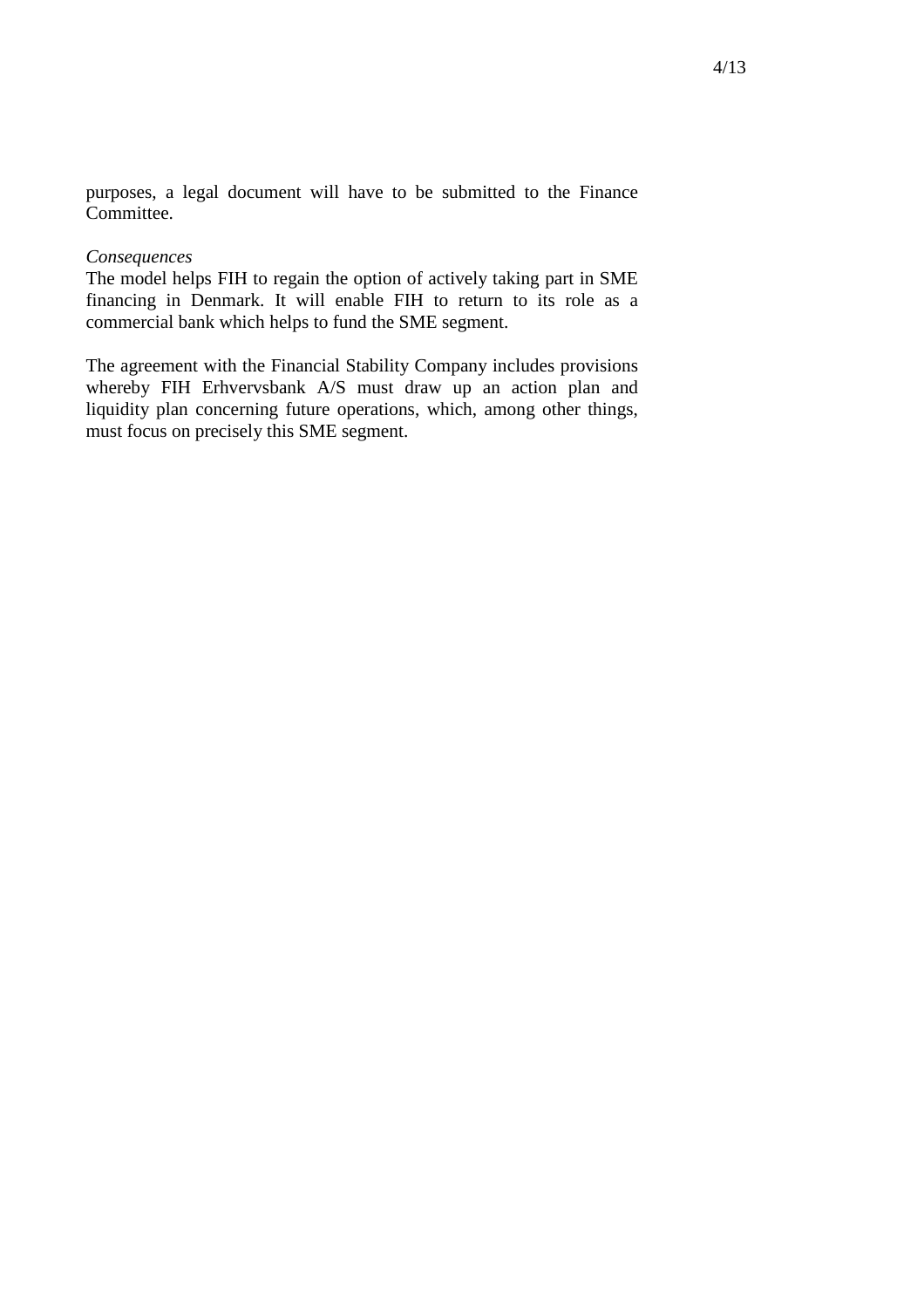# 5/13 Demerger of FIH

Annex 1



Stage 2. Selling the company to the Financial Stability Company



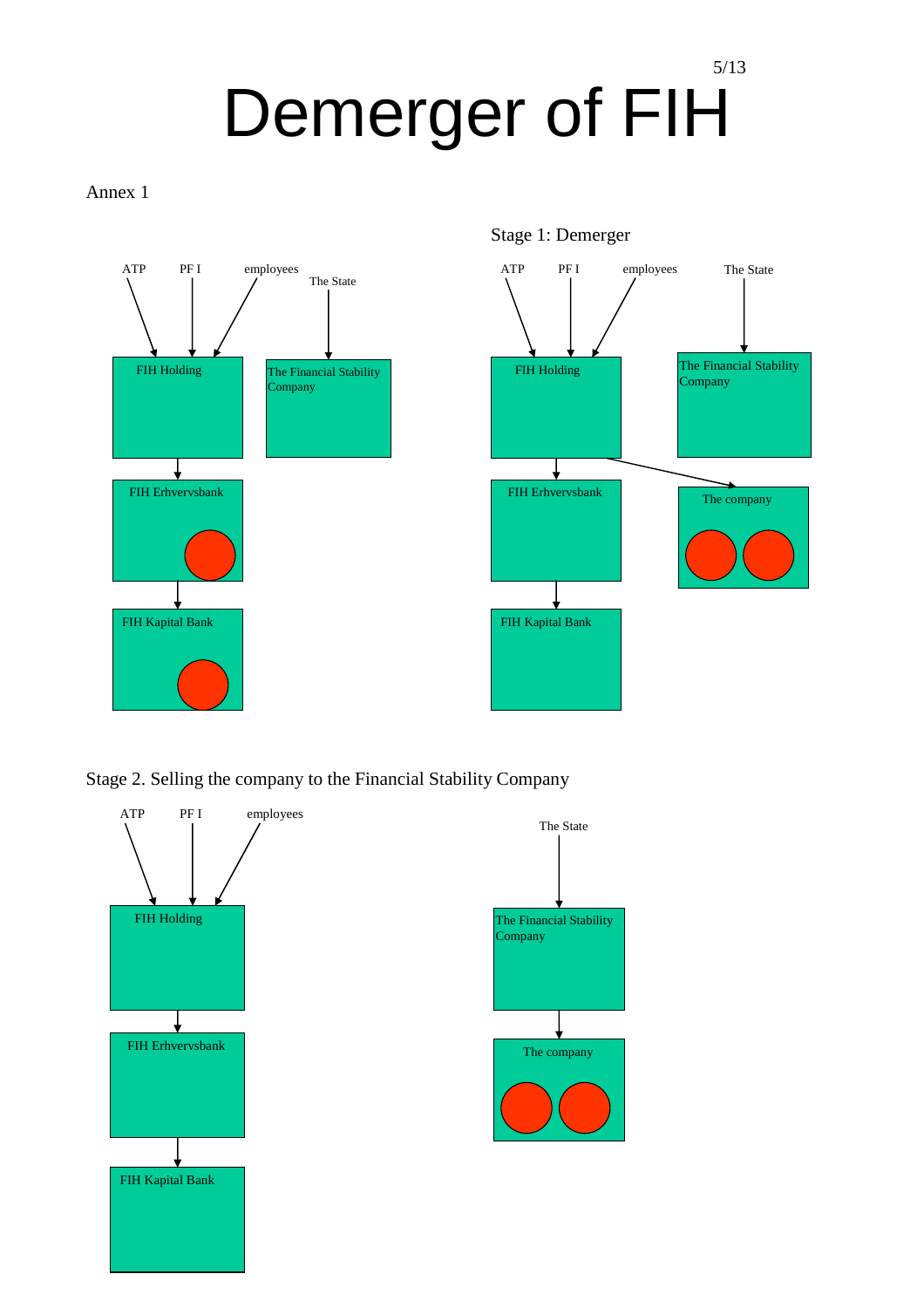## **Establishment of a farm financing institute**

## **Background**

At present, it is difficult for many farms to obtain financing for new activities. In addition, the Financial Stability Company has been unable to transfer the viable farming exposures it has taken over to other banks.

Although there are signs of improvement of operating economies in the agricultural sector, agriculture's inflexible financial situation prevents structural adjustments and development within the industry.

## **Initiative**

For this reason, a model is being developed to set up a specialised farm financing institute (LFI).

The purpose of the LFI will be to grant investment capital to farms, led by effective managers and fledgling farmers, to make it possible to reestablish structural adjustments. It is assessed that the LFI should have a capital base of around DKK 300 million to start with. Operations will continue to be financed by the banking sector. The role of the mortgage banking sector will also remain unchanged.

The farm exposures that the LFI receives from the Financial Stability Company and other banks must, in LFI's assessment, be viable. The farm exposures will only be transferred with the agreement of the farmer in question and his bank.

The LFI shall operate on market terms on a par with other financial enterprises. The LFI model will be designed so that it is not anticompetitive in relation to banks or between farmers who obtain financing from the LFI and farmers who obtain financing from other banks.

If the Financial Stability Company or another bank wishes to transfer an exposure to the LFI, the LFI will use these same guidelines to make a specific assessment of whether the exposure is viable.

The establishment of a farm financing institute will not only benefit the individual banks and farms, but will also contribute to stabilising both the agricultural sector and a number of small banks with high agricultural exposure.

The LFI model will also be able to contribute to promoting structural adaptations. The divestment of farms from the Financial Stability Company, for instance, will be easiest in a situation where demand for agricultural assets has increased, e.g. as a result of the establishment of the LFI. It is also worth noting that in order to duly consider the State's financial interests, etc., the liquidation activities of the Financial Stability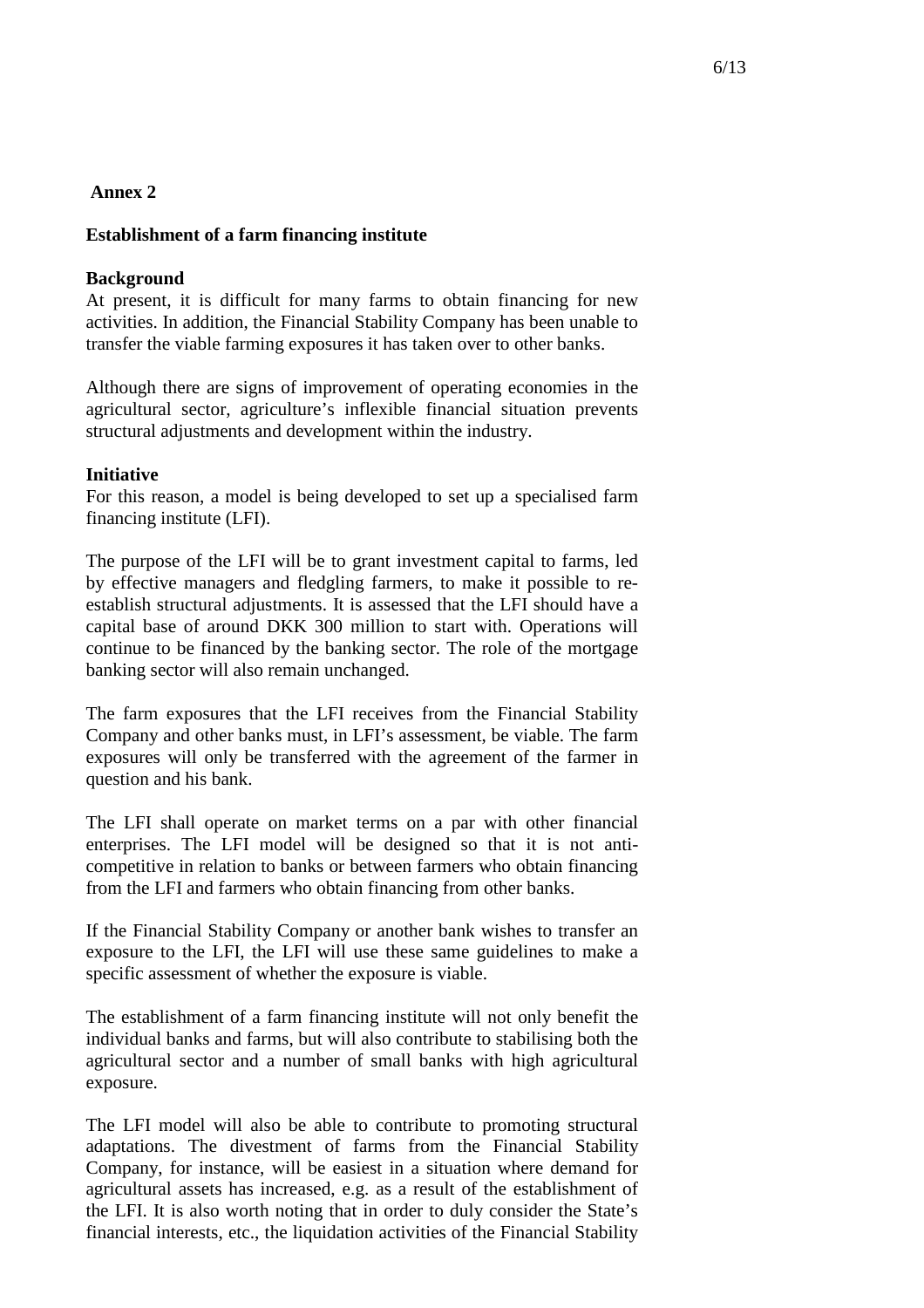Company will avoid a "fire sale" situation, i.e. prevent the market from being flooded with farms so quickly that this would depress farm prices.

Efforts relating to the LFI model will involve the financial sector, Danish Agriculture and Food Council, the Financial Stability Company, and DLR (Danish Agricultural Mortgage Credit Fund).

It is intended that the LFI be established as soon as possible.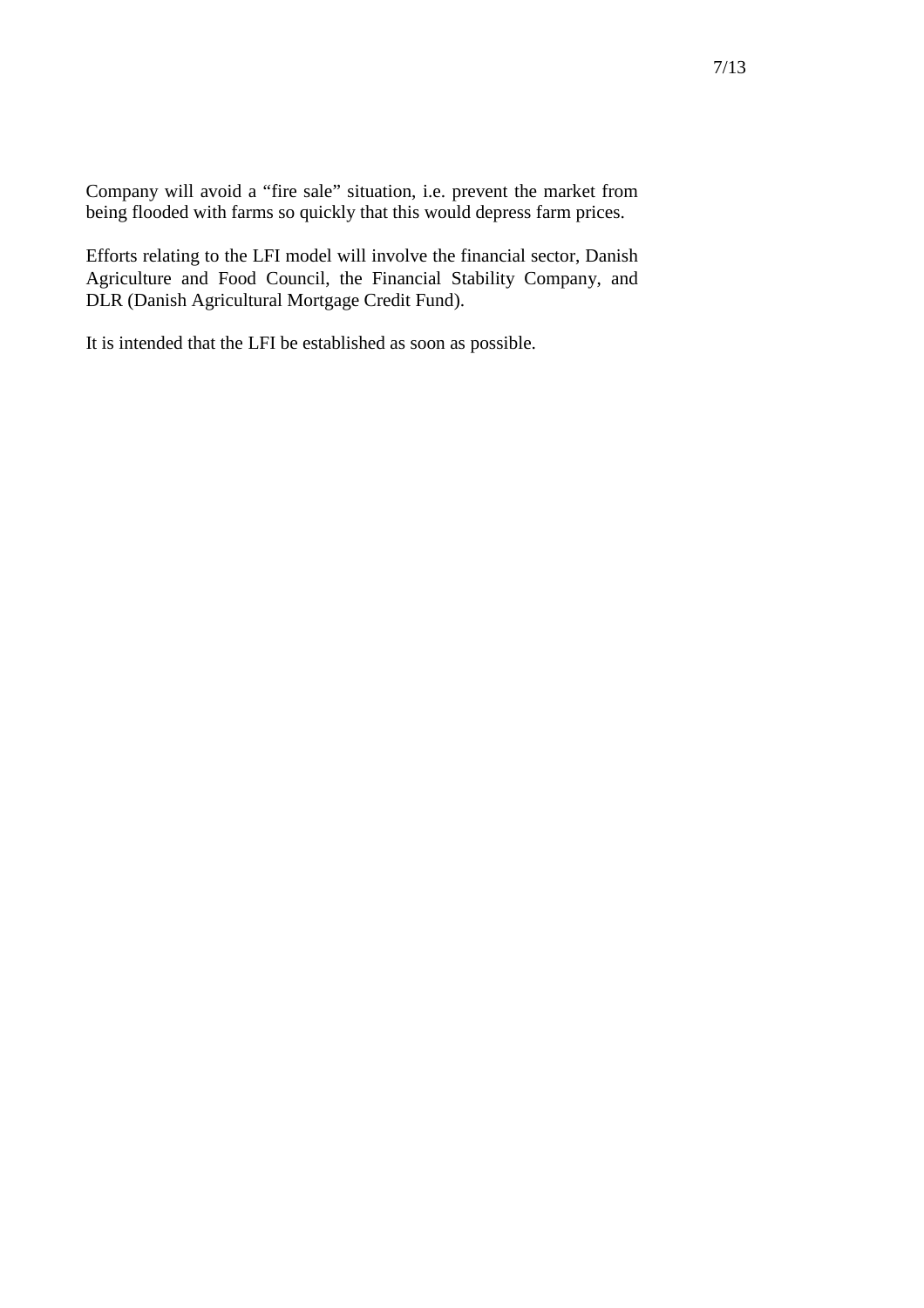## **Increasing the Export Loans facility by DKK 15 billion**

Since the start of the crisis, the EKF (Denmark's official export credit agency) has seen a striking increase in its combined exposure, which has more than doubled since 2007. As part of the Credit Package in 2009, an export loan scheme was introduced which created a loan facility for export financing, by means of government-backed relending, totalling DKK 20 billion. The purpose is to support Danish enterprises' international competitiveness and to assist Danish exports during the financial crisis. Originally, it was possible to apply for export loans up until the end of 2011, but the 2012 Appropriation Act extended the export loan facility by four years until the end of 2015. Export loans can be granted at variable and fixed interest rates.

Many countries with which Denmark competes have similar schemes, which, in addition to guarantees, supplement the schemes with export funding.

At present, the EKF has granted relending worth approximately DKK 8 billion. In addition, the EKF has entered into commitments for another DKK 12 billion. For this reason, the EKF will not be able to accept new export loan applications. In the second half of 2011, virtually all inquiries concerning export credit guarantees were accompanied by inquiries concerning associated funding.

## **Initiative**

The export loan facility scheme under the EKF will be boosted by the infusion of an additional DKK 15 billion, thus increasing the total to DKK 35 billion. This will increase exports and create new jobs. The primary users of the export loan facility are large enterprises, but studies show that roughly 4 out of every 10 export *kroner* relating to lending to large exporting enterprises end up at SMEs, as external suppliers, in Denmark. This initiative will be financed by drawing on the governmentbacked relending scheme. The initiative will be implemented by means of a Finance Committee Document.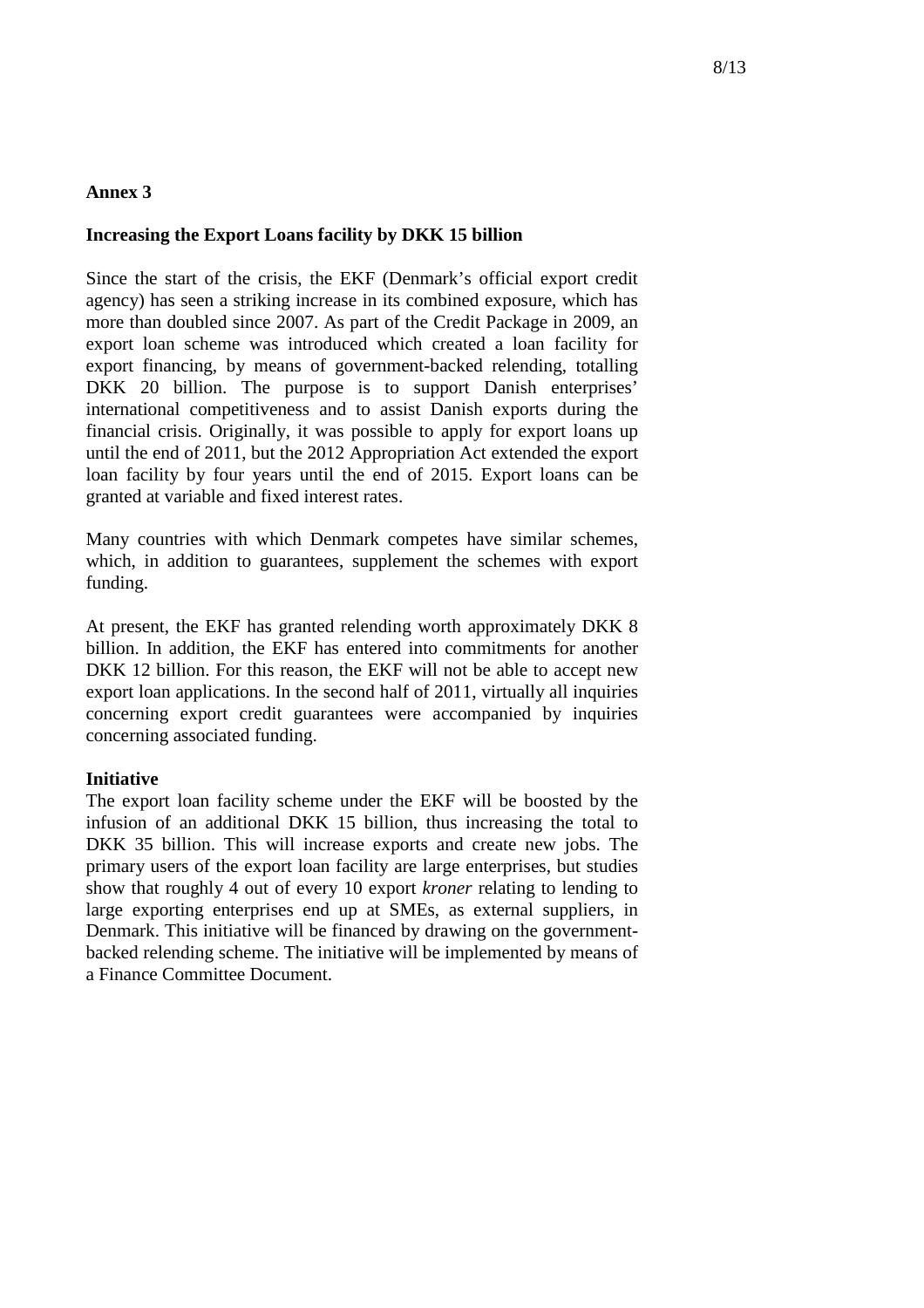# **The EKF's capital-requirement band is extended to continue to support exports worth at least DKK 20 billion**

Since 2009, the EKF (Denmark's official export credit agency) has seen a sharp rise in demand for guarantees for Danish export transactions, and its total exposure was around DKK 65 billion at the end of 2011. To avoid a situation where the EKF is forced to reject Danish export businesses due to the capital adequacy requirement, it was decided in 2010, as a result of the financial crisis, to increase the EKF's equity capital and temporarily reduce the requirement for the free equity's share of the total adjusted guarantee liability (capital-requirement band) after which this has slowly increased again (see Figure 1).

Figure 1. Capital requirements of the EKF



If the capital-requirement band rises again from 2012, as planned, this will force the EKF to reject export orders that it would otherwise be able to support with guarantees, etc. It is assessed that this would result in a loss of export orders by Danish enterprises worth at least DKK 20 billion in 2014–15.

This would also impact the exports of many SMEs, which are increasingly being supported by the EKF: in 2011, the EKF supported 300 SMEs with export guarantees, almost triple the number in 2009. At the same time, studies shows that roughly 4 out of every 10 export *kroner* for major exporting enterprises end up at Danish SMEs, as external suppliers.

#### **Initiative**

The EKF's capital-requirement band can be extended at its present level until the end of 2015 to ensure competitive export financing for Danish enterprises in the years ahead. This will enable the EKF to continue supporting the export orders of many Danish enterprises, including many Danish SMEs, with at least DKK 20 billion in the years ahead. This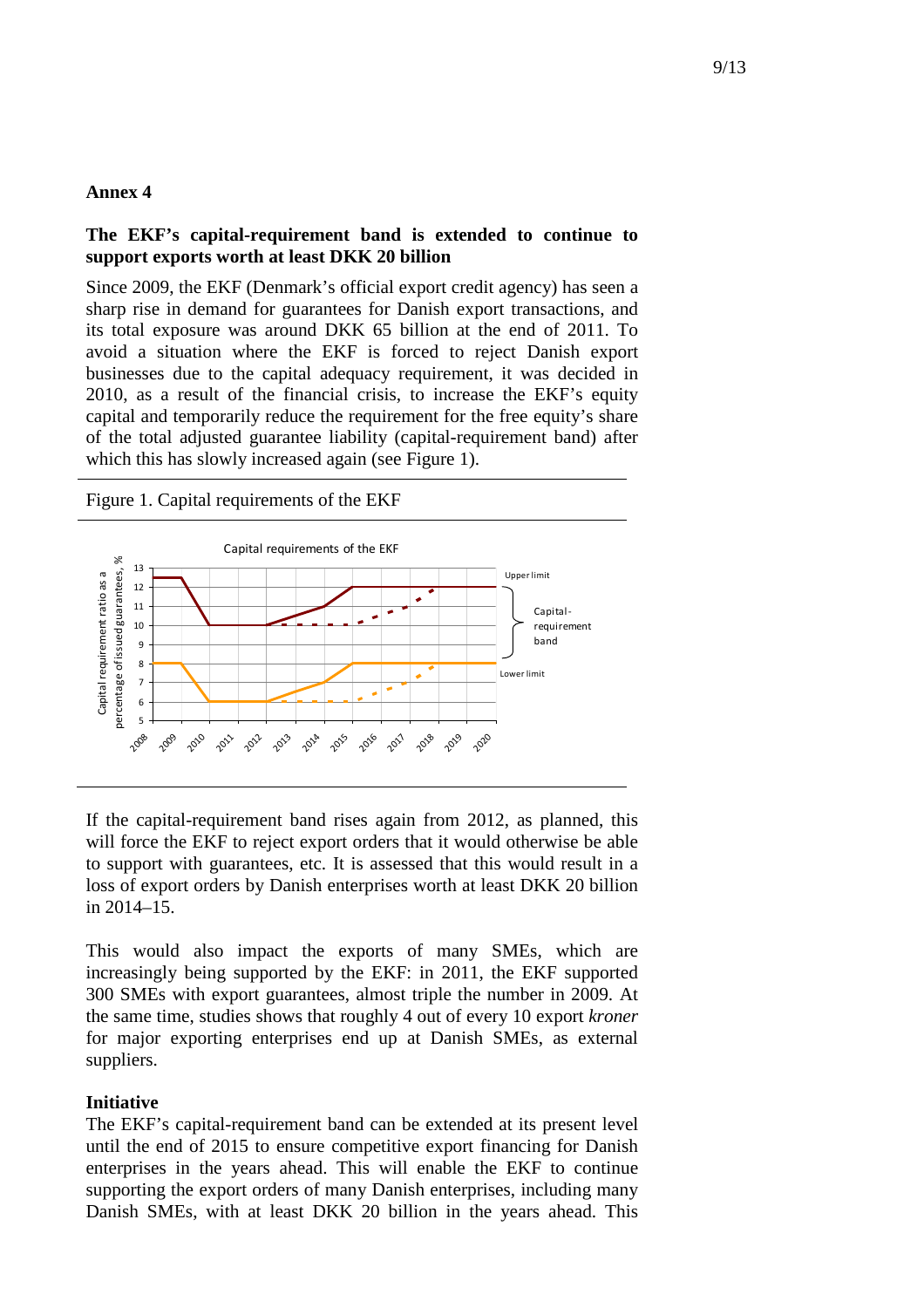initiative will be implemented by means of a Finance Committee Document, but does not entail additional expenditure.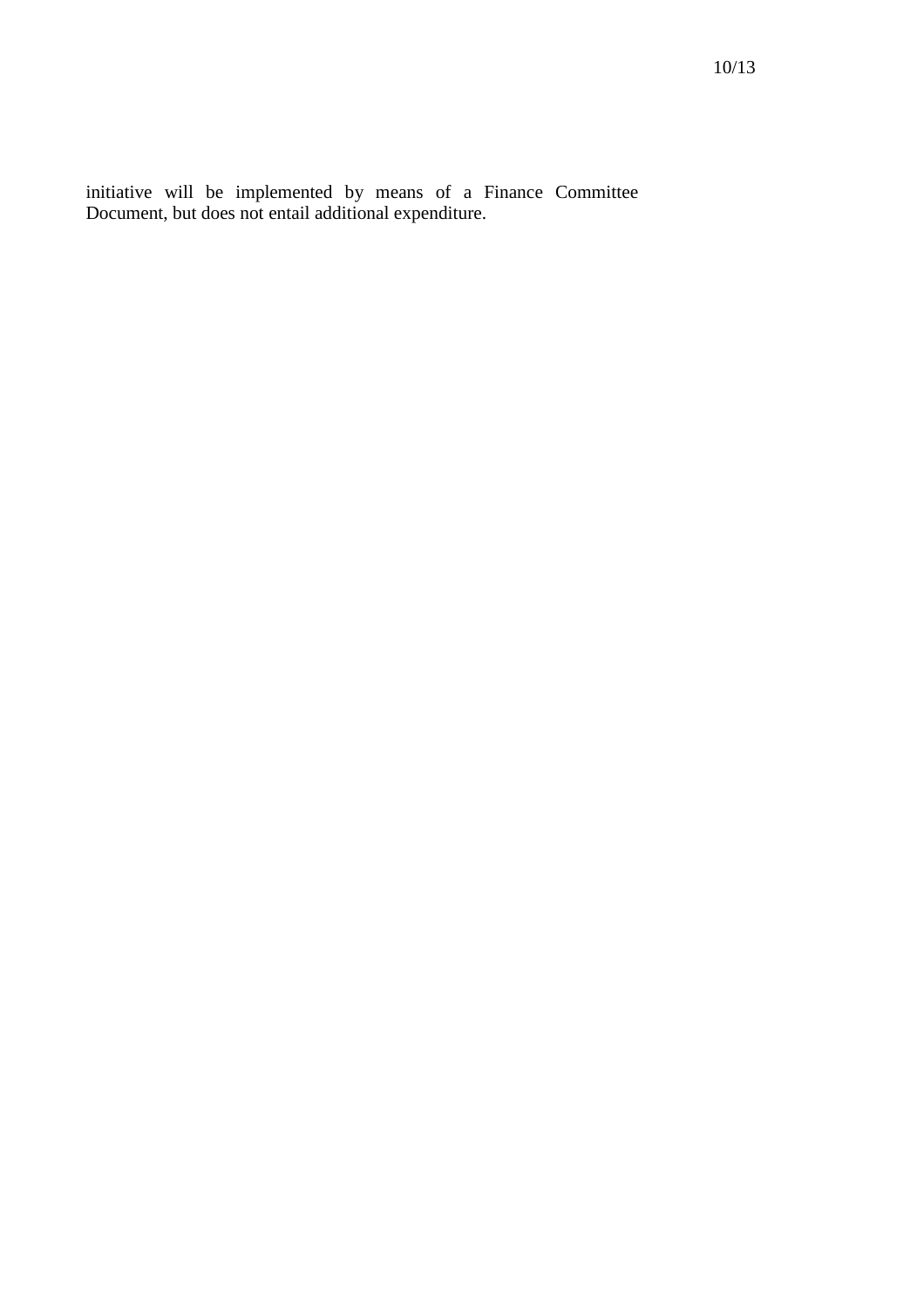# **Increasing the credit facility of the "Vaekstkaution" loan guarantee scheme by more than DKK 550 million**

The Vaekstkaution scheme guarantees bank loans granted to SMEs. If an SME cannot repay its loan, Vaekstkaution covers 75% of the loss up to DKK 10 million, and 65% of additional financing up to DKK 25 million. Vaekstkaution can be granted to fund business development, e.g. as part of changes of ownership, investment in plant (commercial construction), the development of new and improved products, and entrepreneurship. All sectors, including agriculture, have access to the Vaekstkaution loan guarantee scheme.

As a result of the financial crisis, the demand for and level of Vaekstkaution guarantees has substantially increased. Since 2009, loanguarantee commitments have been issued to 705 enterprises for a total loan amount of DKK 2.6 billion.

As part of the venture capital agreement and the 2011 Appropriation Act, it was decided to extend the present scheme to include large Vaekstkaution guarantees for loan amounts of up to DKK 25 million. The purpose of the amendment was to increase the number of established SMEs covered by the scheme. Primary businesses gained access to these larger loan guarantees in January 2012.

The funds allocated for small loan guarantees of up to DKK 10 million are only expected to meet the demand up to the autumn of 2012. The funds allocated for large loan guarantees of up to DKK 25 million are expected to meet the demand up to the end of 2013.

## **Initiative**

An additional DKK 80 million will be allocated to cover losses on guarantees issued under the Vaekstkaution scheme. These target small loan guarantees where currently the need is greatest. These extended loan guarantees will increase support for business-development lending by more than DKK 550 million. The initiative is funded by resetting the priorities at Vaekstfonden and will be implemented by means of a Finance Committee Document. This will enable a flexible application of the combined funds allocated for small and large loan guarantees, according to demand.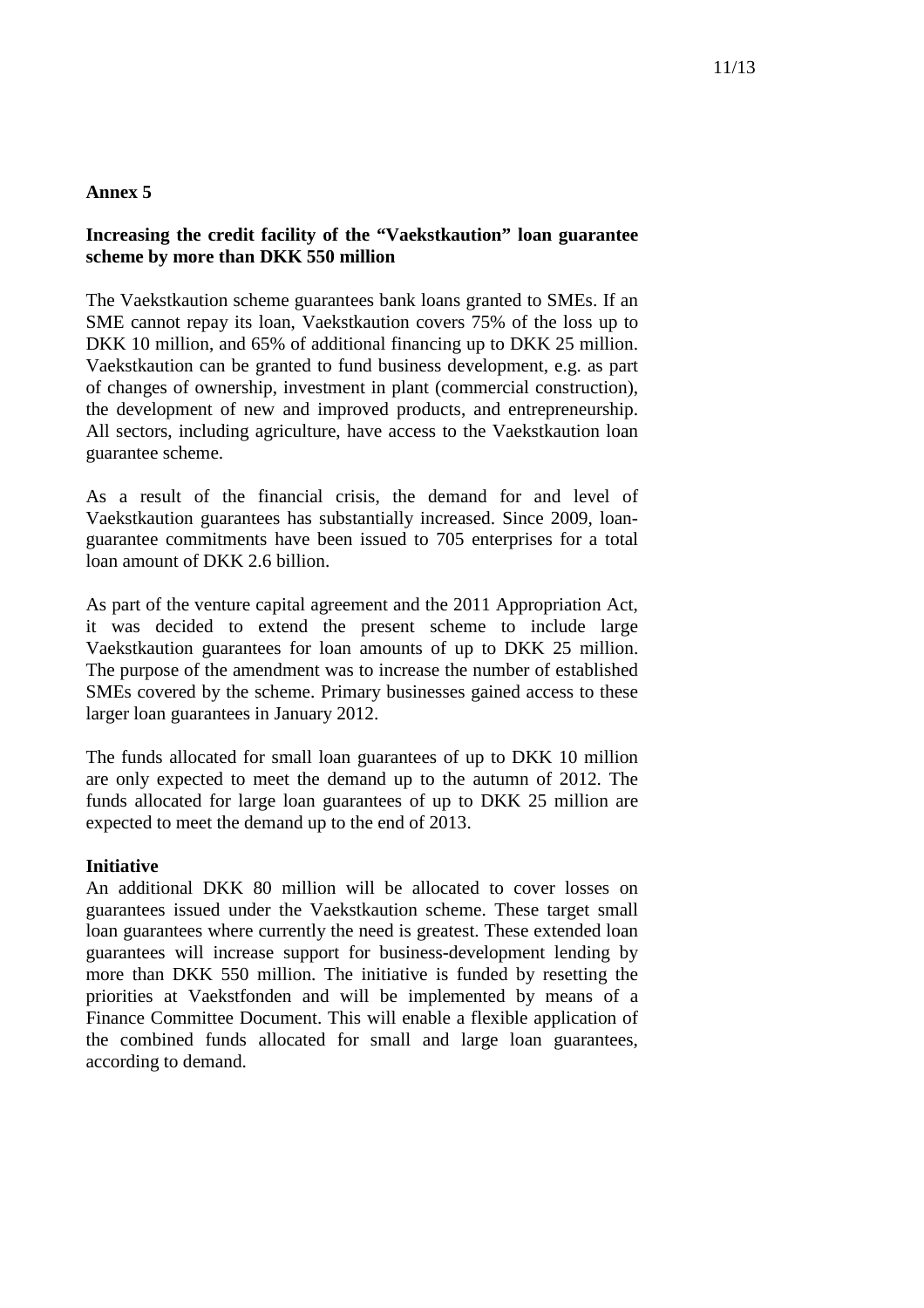# **The Vaekstfonden state investment fund is given the option of providing subordinated loan capital within a credit facility of DKK 500 million**

It is difficult for many SMEs, including proprietor-managed enterprises, to obtain capital. As this shortage of capital often makes banks reluctant to grant loans, this could mean that enterprises are unable to implement their growth plans. Equity investors, like venture companies, are basically not relevant here, as these SMEs – in spite of reasonable growth scenarios – are incapable of meeting investors' tough demands for spreading the business model to international markets. In addition, there is no efficient market for ownership shares in SMEs.

# **Initiative**

A new scheme will be established to give Vaekstfonden the option of granting subordinated loans to SMEs within a credit facility of DKK 500 million. The subordinated loans will enable growth and change of ownership and contribute to higher solvency ratios that can increase enterprises' prospects of entering into a sustainable growth process. The granting of subordinated loan capital will be contingent on the enterprise receiving other loans from lending institutions for at least the same amount. It is estimated, however, that other loan financing – in addition to the subordinated loan capital of DKK 500 million – will be an additional DKK 1 billion.

The advantage of subordinated loans is that they give these enterprises access to capital that is otherwise inaccessible to them. This enables a growth rate that is otherwise impossible for them to achieve.

The issuance of subordinated loan capital is not currently of interest to lending institutions, as banks – partly because of the difficult funding situation – do not regard the forecast returns as being worth the risk. However, the Vaekstfonden does not expect a scheme involving the issuance of subordinated loans to incur losses for the State, in spite of the higher risk of loss than is the case with ordinary loans.

The initiative will supplement initiatives under the auspices of Dansk Vaekstkapital, which primarily targets equity investments.

By contrast with ordinary loans, no security is required for subordinated loan capital, and for this reason tougher requirements will be imposed on the enterprises and the maturity of their products, as well as on their corporate management. At the same time, the loan interest will be relatively high due to the risk. This scheme will require an amendment of current law. The intention is to try to cover any loss by means of Vaekstfonden's risk premium.